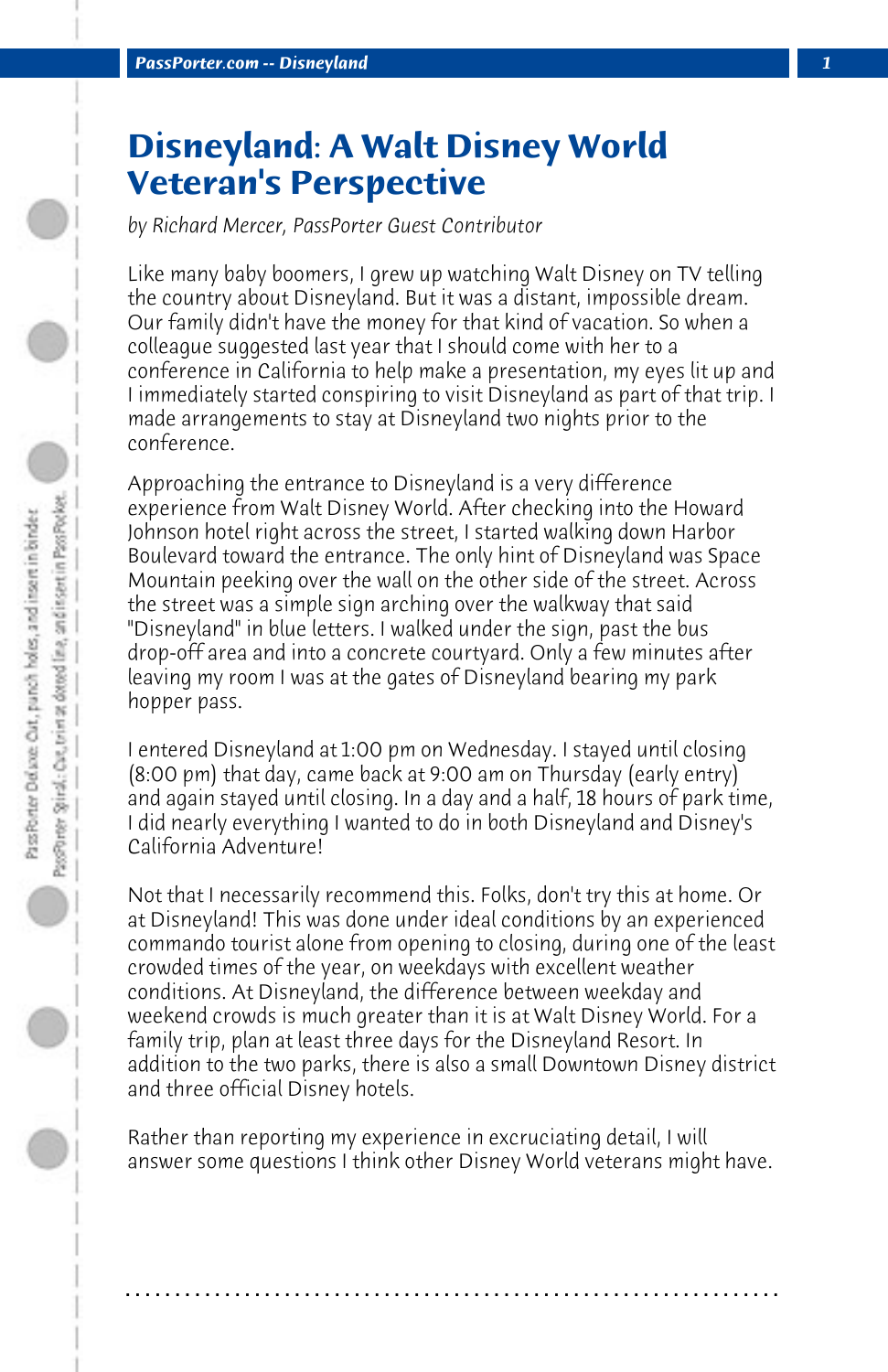## Q: Is January a good time to go?

A: Yes! The weather was perfect from my point of view, varying between 50& deg; and 75& deg; with low humidity and no rain! (This is after all!) The parks were marvelously un-crowded. I even started recognizing people by the end of the day. I only stood in two significant lines, for Matterhorn Bobsleds and Autopia, each about 20-25 minutes. Everything else was a walk-on or short wait.

A disadvantage was that unlike at Walt Disney World, there is very little evening entertainment on weekdays during slow season. There was only the Parade of Dreams at the Disneyland park. No fireworks, no Fantasmic!, and (sob!) no Electrical Parade.

## Q: What's the best attraction that isn't at Walt Disney World?

A: I would say "Disney's Aladdin -- A Musical Spectacular," a stage show at Disney's California Adventure. A large well-appointed new theater, excellent staging and special effects, and a talented cast result in a show as good as the shows on Disney Cruise Line. The only stage show at Walt Disney World that even comes close is the newly-opened Finding Nemo show at Animal Kingdom. I loved them both and it's great to see live shows making a comeback at Disney resorts. But in a head-to-head comparison Aladdin seems to be the clear winner.

Honorable mention goes to California Screamin'at Disney's California Adventure, and Indiana Jones Adventure at Disneyland park.

### Q: Is there any compelling reason for those living far away to visit Disneyland Resort rather than Walt Disney World?

A: This is a matter of personal preference, but I would say no, not as far as attractions are concerned. Of the 20+ unique attractions at Disneyland, the only headliners are the three mentioned in the previous answer, plus Matterhorn Bobsleds.

Here are some possible reasons for those from the Eastern US to visit Disneyland Resort:

\* You want to experience as many different Disney parks as you can.

 \* You want to make a pilgrimage to the source of the magic, "where it all began."

 \* You're going to Los Angeles anyway, so why not? All three of these applied to me!

#### Q: What was better, what was worse, what was a surprise or disappointment?

**Better:** Park entry -- they just scan the bar code on your pass. Pirates of

**. . . . . . . . . . . . . . . . . . . . . . . . . . . . . . . . . . . . . . . . . . . . . . . . . . . . . . . . . . . . . . . . . .**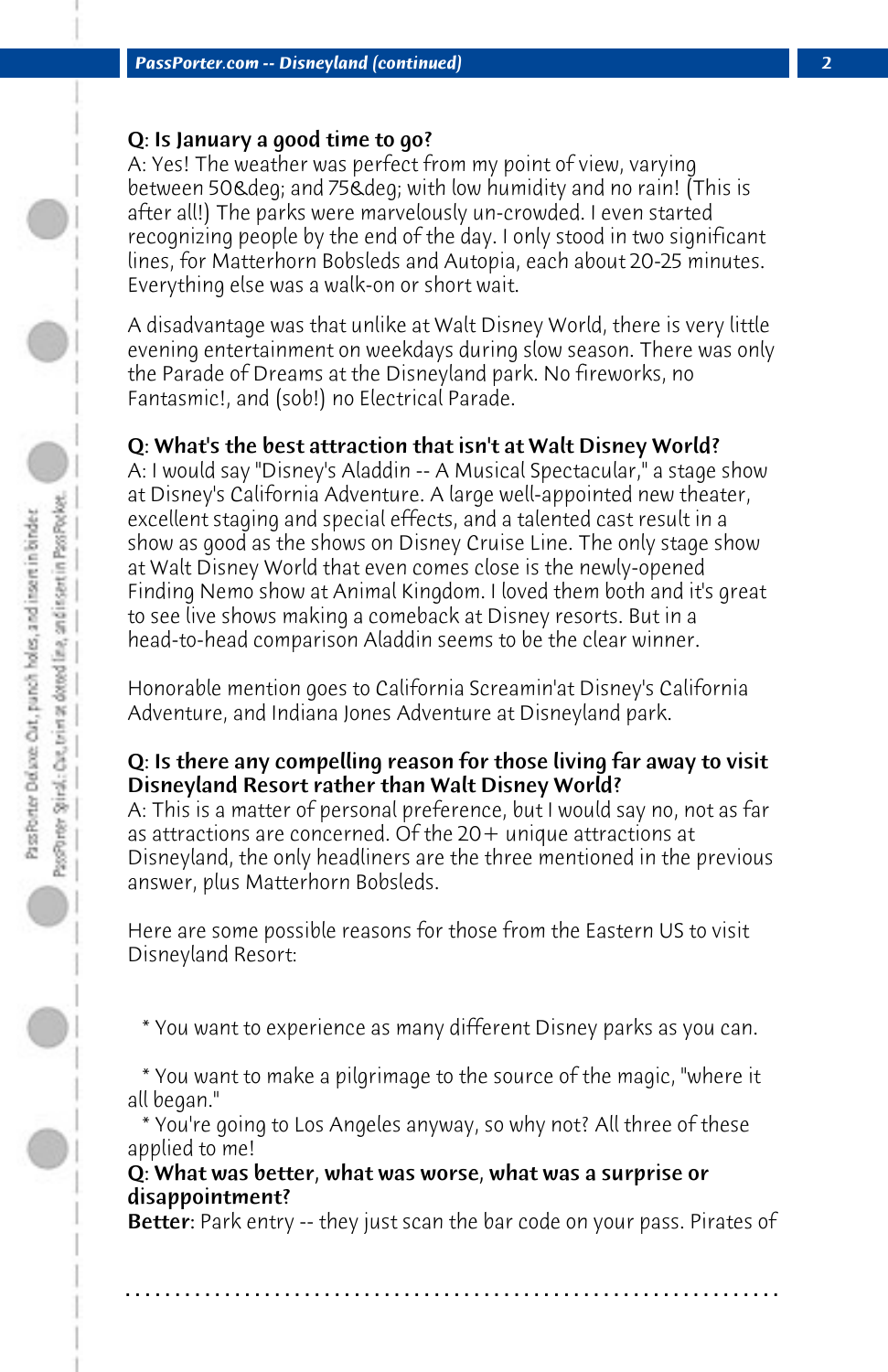the Caribbean, Winnie the Pooh, and ToonTown are better at Disneyland. Autopia is better than Tomorrowland Speedway. Park-to-park transportation is much better -- it's a 100-yard walk!

Worse: Mulholland Madness is just an inferior version of Primeval Whirl -- it doesn't spin. Buzz Lightyear Astro Blasters has fewer targets but at least you can tell when you've hit them. "Disneyland -- The First 50 Magical Years" is worth seeing if you have the time, but "One Man's Dream" at the Disney-MGM< Studios is much better.

**Surprises:** The Disneyland Railroad goes through a covered section with a large dinosaur display ["Primeval World," which is satirized/honored as "Primeval Whirl" at Disney's Animal Kingdom's Chester and Hester's Dino-Rama - Ed.]! Space Mountain has side-by-side seating and a very different track than at Walt Disney World; it has only one small drop and a smoother ride. The film about California, Golden Dreams, is somewhat like the movies in World Showcase, but better and longer. I watched a session of the Jedi Academy, which was a real treat for a Star Wars fan.

**Disappointments:** There is no "Partners" statue with Walt and Mickey, and no Roy and Minnie bench. The Main Street Electrical Parade was not running. There is no Tomorrowland Transit Authority ("people mover") in Tomorrowland. Matterhorn Bobsleds was awkward to ride; you tend to slide around in the plastic seat and the restraint didn't feel adequate.

## Q: What was the strangest experience you had at Disneyland Resort?

A: FASTPASS®! I only got two, and both times I had to ask for help. To avoid the problems I had, you need to know two things. Disneyland FASTPASS& reg; machines don't pull your pass in like the ones at Walt Disney World. And they expect you to put in your park pass with the magnetic stripe up. (Unlike the rest of the world where the stripe goes down.)

## Q: Does Disneyland "feel" the same as Walt Disney World? Does it have the same "magic"?

A: Inside Disneyland Park itself the answer is yes. There you are in pretty much familiar territory, and the magic is still there. Some have suggested that Disneyland cast members are less "magical" than those in Walt Disney World. Upon reflection that may have been true, but the difference was minor and didn't affect my enjoyment. If there is a difference, it is balanced by the intimacy of a smaller park, and the realization that this is Where It All Began.

**. . . . . . . . . . . . . . . . . . . . . . . . . . . . . . . . . . . . . . . . . . . . . . . . . . . . . . . . . . . . . . . . . .**